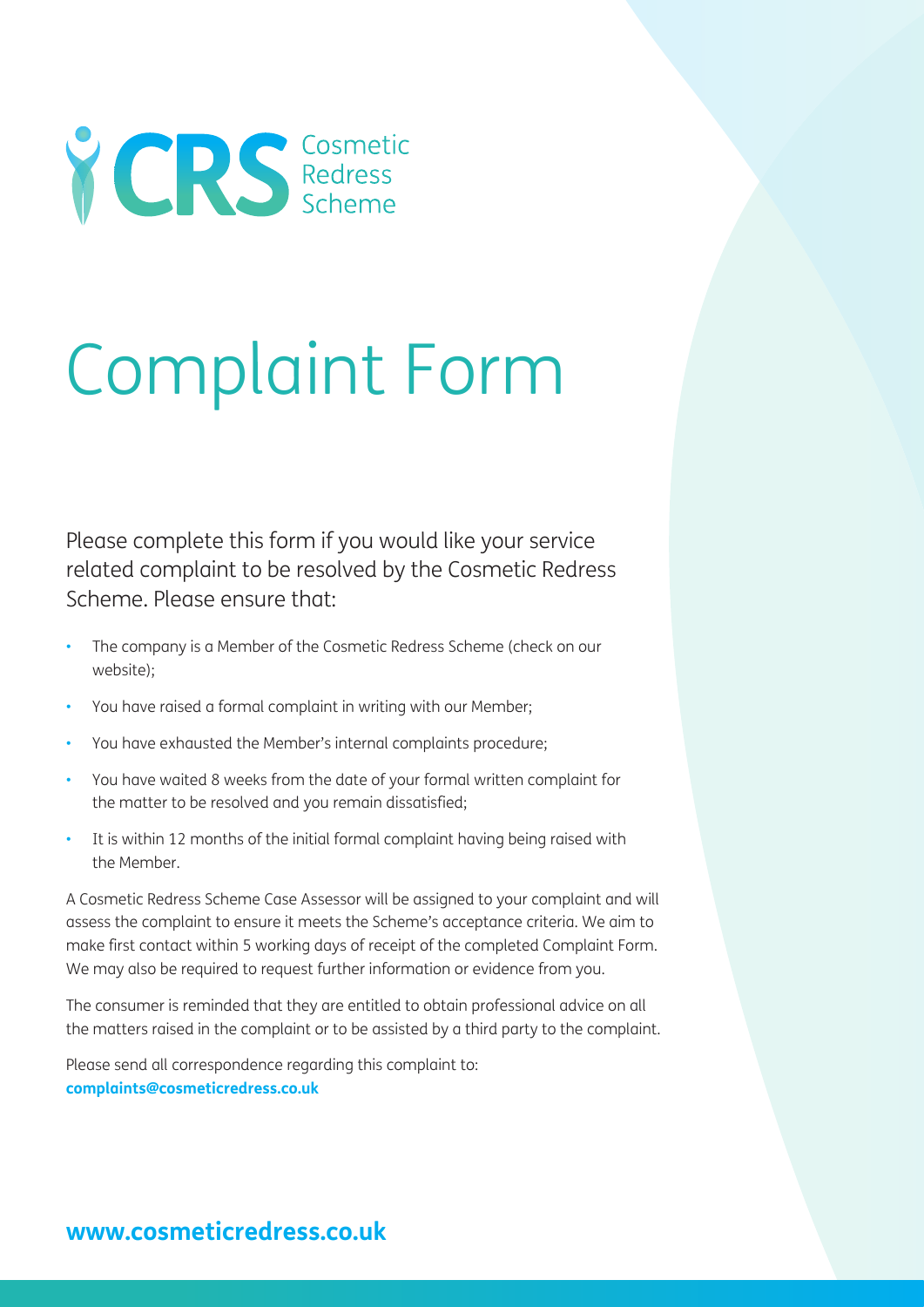| <b>Section 1</b>                                  | <b>Your Details</b>                                  |  |  |  |  |
|---------------------------------------------------|------------------------------------------------------|--|--|--|--|
|                                                   | Please provide us with your current contact details. |  |  |  |  |
|                                                   | Contact Title:<br>Contact Name:                      |  |  |  |  |
|                                                   | Correspondence Address:                              |  |  |  |  |
|                                                   |                                                      |  |  |  |  |
|                                                   |                                                      |  |  |  |  |
|                                                   | Postcode                                             |  |  |  |  |
|                                                   | Telephone:                                           |  |  |  |  |
|                                                   | Email:                                               |  |  |  |  |
| I am Complaining as a:                            |                                                      |  |  |  |  |
| Supplier<br>Patient<br>Practitioner               |                                                      |  |  |  |  |
|                                                   | Other:                                               |  |  |  |  |
| Address in relation to complaint (if applicable): |                                                      |  |  |  |  |
|                                                   |                                                      |  |  |  |  |
|                                                   |                                                      |  |  |  |  |
|                                                   | Postcode                                             |  |  |  |  |
|                                                   |                                                      |  |  |  |  |

#### **Section 2 Member Details**

| Please insert the details of the Member you are complaining about. |  |  |  |  |
|--------------------------------------------------------------------|--|--|--|--|
| Member Name:                                                       |  |  |  |  |
| Name of person dealing with (if known):                            |  |  |  |  |
| Correspondence Address:                                            |  |  |  |  |
|                                                                    |  |  |  |  |
|                                                                    |  |  |  |  |
| Postcode                                                           |  |  |  |  |
| Telephone:                                                         |  |  |  |  |
| Email:                                                             |  |  |  |  |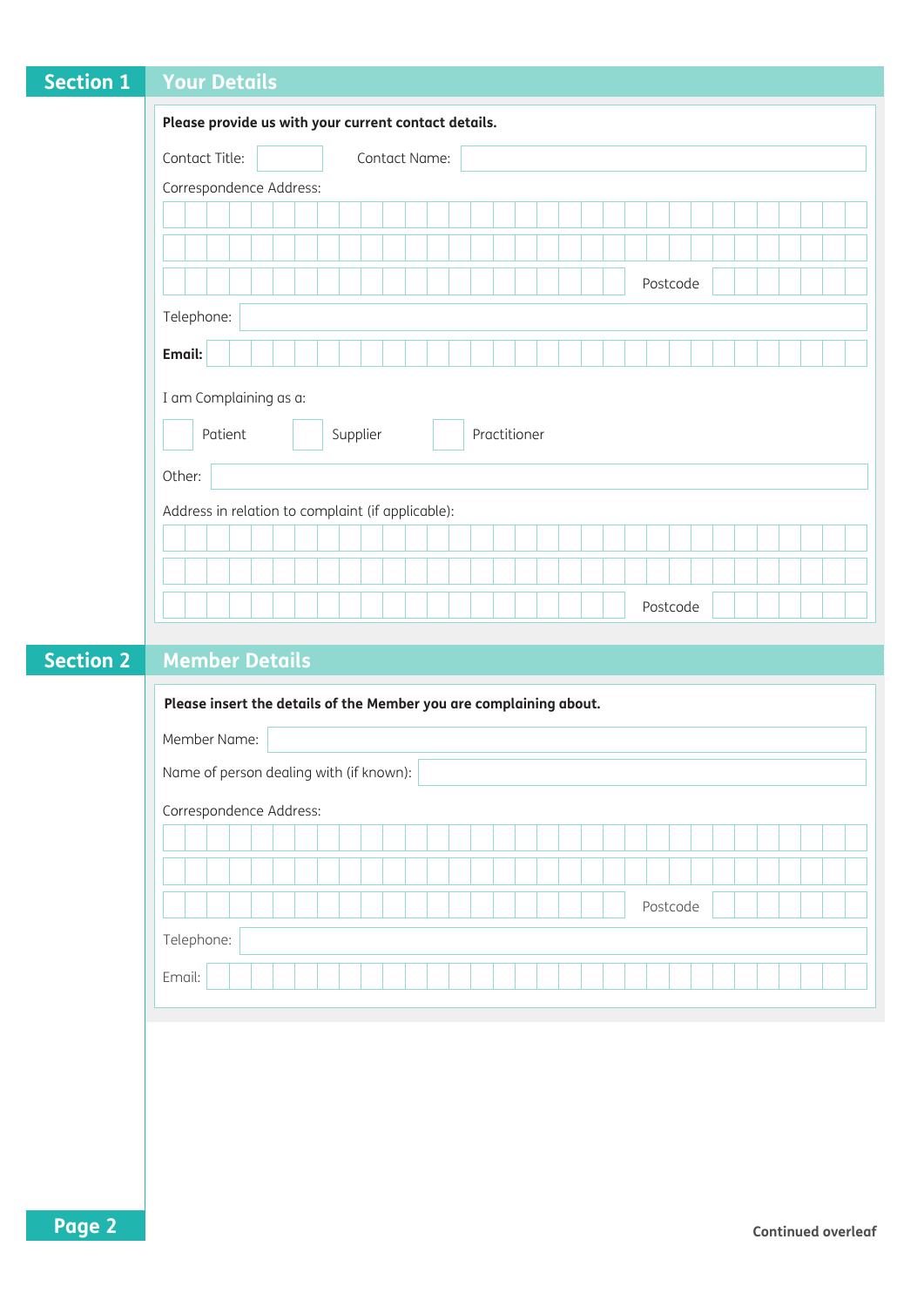| <b>Section 3</b> | <b>The Complaint</b>                                                                          |  |  |
|------------------|-----------------------------------------------------------------------------------------------|--|--|
|                  | Details of the Complaint pre Cosmetic Redress Scheme involvement.                             |  |  |
|                  |                                                                                               |  |  |
|                  |                                                                                               |  |  |
|                  | Member response to complaint (i.e No Response, Settlement Offer, Refusal to Co-operate):      |  |  |
|                  |                                                                                               |  |  |
|                  |                                                                                               |  |  |
|                  |                                                                                               |  |  |
|                  | Has another body tried to resolve the Complaint? (i.e Trading Standards, Trade Organisation): |  |  |
|                  |                                                                                               |  |  |
|                  |                                                                                               |  |  |

# **Section 4 Timeline of Events**

**In order for us to clearly see how the event lead to a complaint please highlight dates and times of events leading to the complaint.**

| Date & Time       | <b>Event</b>                                                                                                                                 |
|-------------------|----------------------------------------------------------------------------------------------------------------------------------------------|
| Example: 12/03/15 | 'Emailed Practitioner/Clinic to advise that my appointment had been cancelled again<br>and requested confirmation as to next steps to take.' |
|                   |                                                                                                                                              |
|                   |                                                                                                                                              |
|                   |                                                                                                                                              |
|                   |                                                                                                                                              |
|                   |                                                                                                                                              |
|                   |                                                                                                                                              |
|                   |                                                                                                                                              |
|                   |                                                                                                                                              |
|                   |                                                                                                                                              |
|                   |                                                                                                                                              |
|                   |                                                                                                                                              |
|                   |                                                                                                                                              |
|                   |                                                                                                                                              |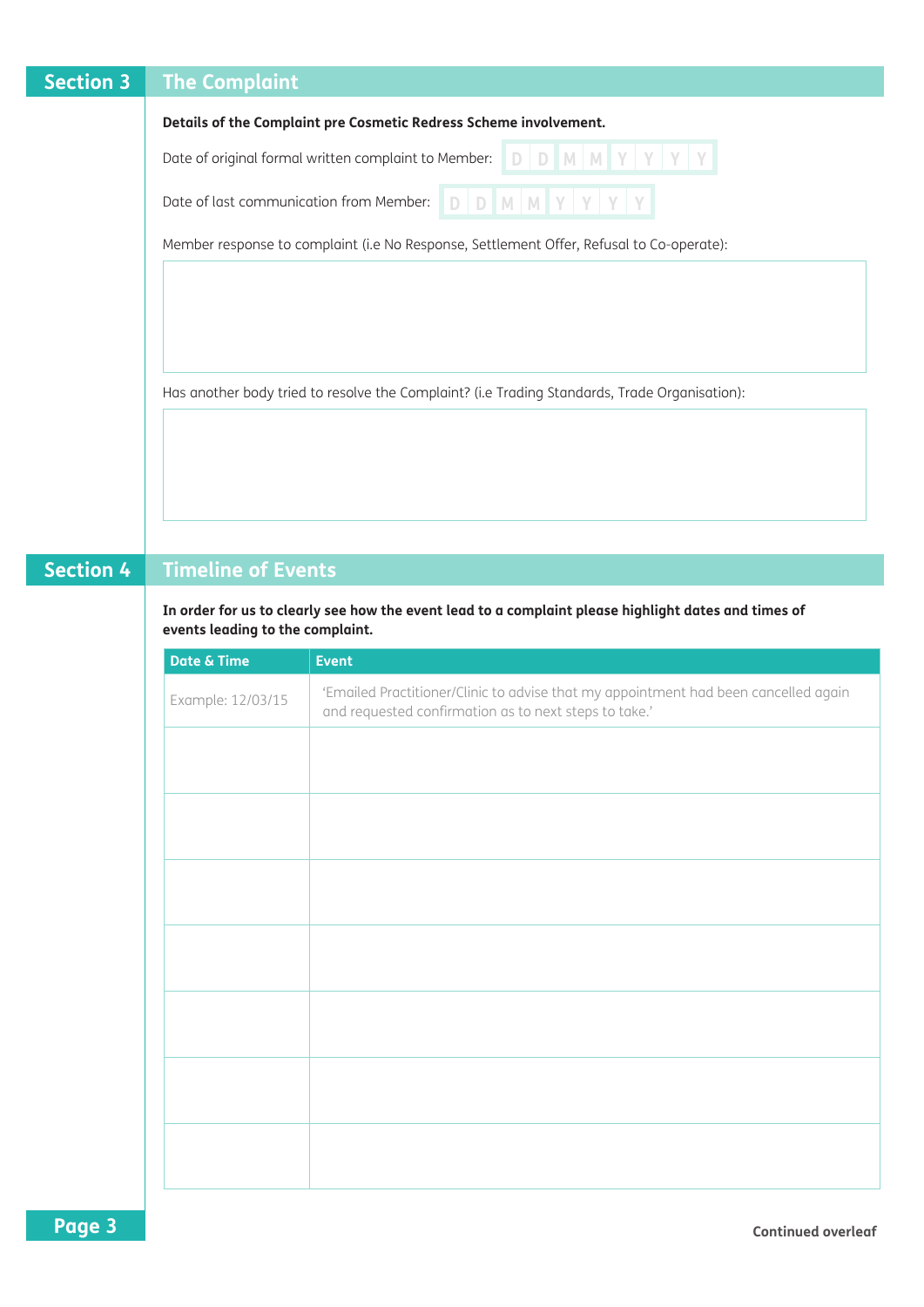# **Section 5 The Complaint**

**Please use this section to provide us with the main points of your complaint. This will allow the Case Assessor and/or the Head of Redress to fairly assess the issues you have raised**

Please see the below example of how to set out your Complaint.

| <b>Issue in Complaint</b>                                                                                                                         | Amount of Loss Suffered (if applicable)                                                            |
|---------------------------------------------------------------------------------------------------------------------------------------------------|----------------------------------------------------------------------------------------------------|
| Example:                                                                                                                                          | £250                                                                                               |
| Evidence (list relevant evidence that you have provided):                                                                                         |                                                                                                    |
| Example: Appendix 1-                                                                                                                              |                                                                                                    |
| Details of complaint and action/resolution offered:                                                                                               |                                                                                                    |
| advance"                                                                                                                                          | Example - "I believe that I should have been notified of the cancellation a minimum of 24 hours in |
| <b>Issue in Complaint - 1</b>                                                                                                                     | <b>Amount of Loss Suffered (if applicable)</b>                                                     |
|                                                                                                                                                   |                                                                                                    |
| Evidence (list relevant evidence that you have provided):                                                                                         |                                                                                                    |
|                                                                                                                                                   |                                                                                                    |
|                                                                                                                                                   |                                                                                                    |
|                                                                                                                                                   |                                                                                                    |
| Details of complaint and action/resolution offered:                                                                                               |                                                                                                    |
|                                                                                                                                                   |                                                                                                    |
|                                                                                                                                                   | <b>Amount of Loss Suffered (if applicable)</b>                                                     |
|                                                                                                                                                   |                                                                                                    |
|                                                                                                                                                   |                                                                                                    |
|                                                                                                                                                   |                                                                                                    |
|                                                                                                                                                   |                                                                                                    |
| <b>Issue in Complaint - 2</b><br>Evidence (list relevant evidence that you have provided):<br>Details of complaint and action/resolution offered: |                                                                                                    |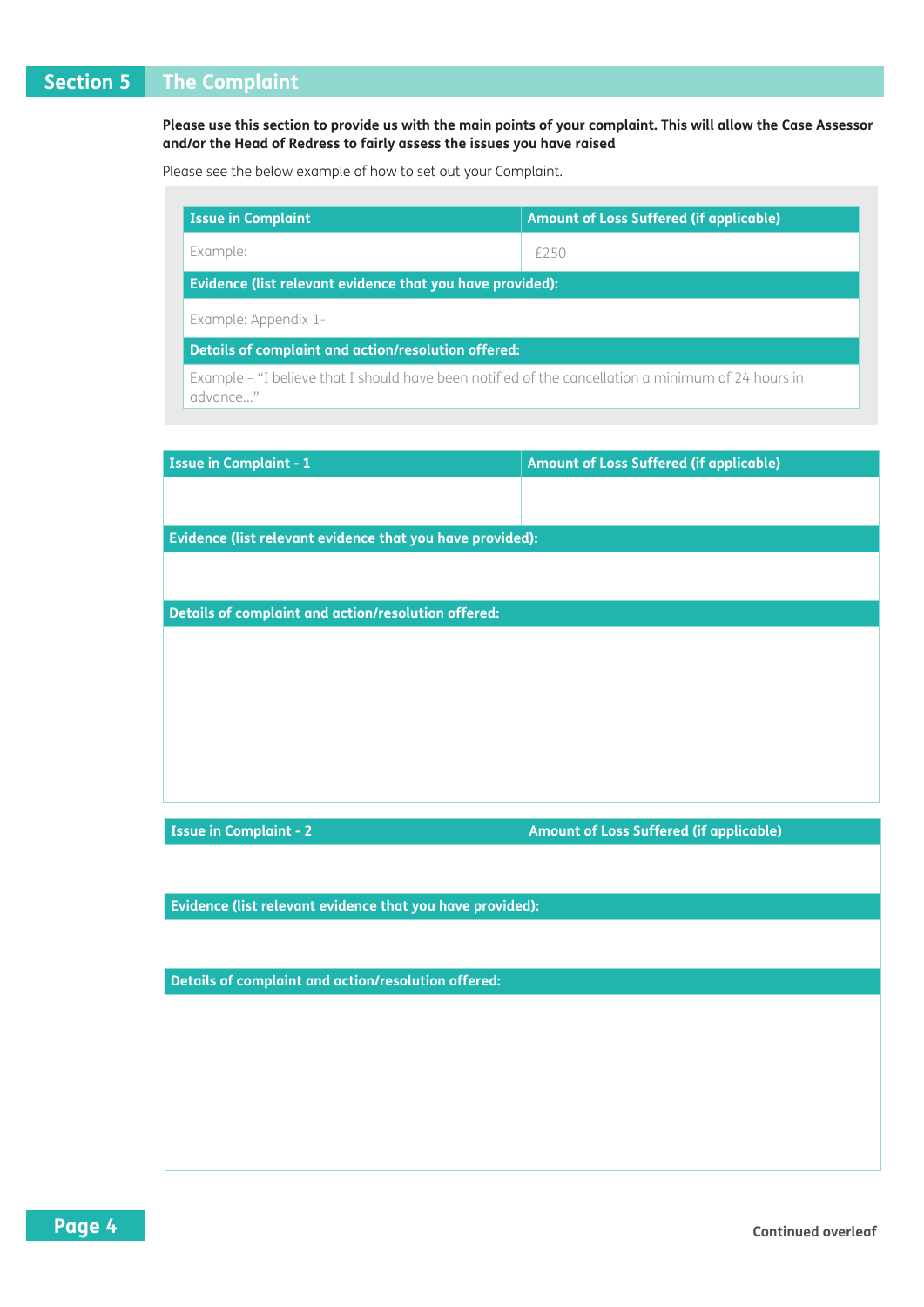| Section 5 | The Complaint continued                                   |                                                |
|-----------|-----------------------------------------------------------|------------------------------------------------|
|           |                                                           |                                                |
|           | <b>Issue in Complaint - 3</b>                             | <b>Amount of Loss Suffered (if applicable)</b> |
|           |                                                           |                                                |
|           | Evidence (list relevant evidence that you have provided): |                                                |
|           |                                                           |                                                |
|           | Details of complaint and action/resolution offered:       |                                                |
|           |                                                           |                                                |
|           |                                                           |                                                |
|           |                                                           |                                                |
|           |                                                           |                                                |
|           |                                                           |                                                |
|           | <b>Issue in Complaint - 4</b>                             | Amount of Loss Suffered (if applicable)        |
|           |                                                           |                                                |
|           | Evidence (list relevant evidence that you have provided): |                                                |
|           |                                                           |                                                |
|           | Details of complaint and action/resolution offered:       |                                                |
|           |                                                           |                                                |
|           |                                                           |                                                |
|           |                                                           |                                                |
|           |                                                           |                                                |
|           |                                                           |                                                |
|           |                                                           |                                                |
|           | <b>Issue in Complaint - 5</b>                             | Amount of Loss Suffered (if applicable)        |
|           |                                                           |                                                |
|           | Evidence (list relevant evidence that you have provided): |                                                |
|           |                                                           |                                                |
|           | Details of complaint and action/resolution offered:       |                                                |
|           |                                                           |                                                |
|           |                                                           |                                                |
|           |                                                           |                                                |
|           |                                                           |                                                |
|           |                                                           |                                                |
| Page 5    |                                                           | <b>Continued overleaf</b>                      |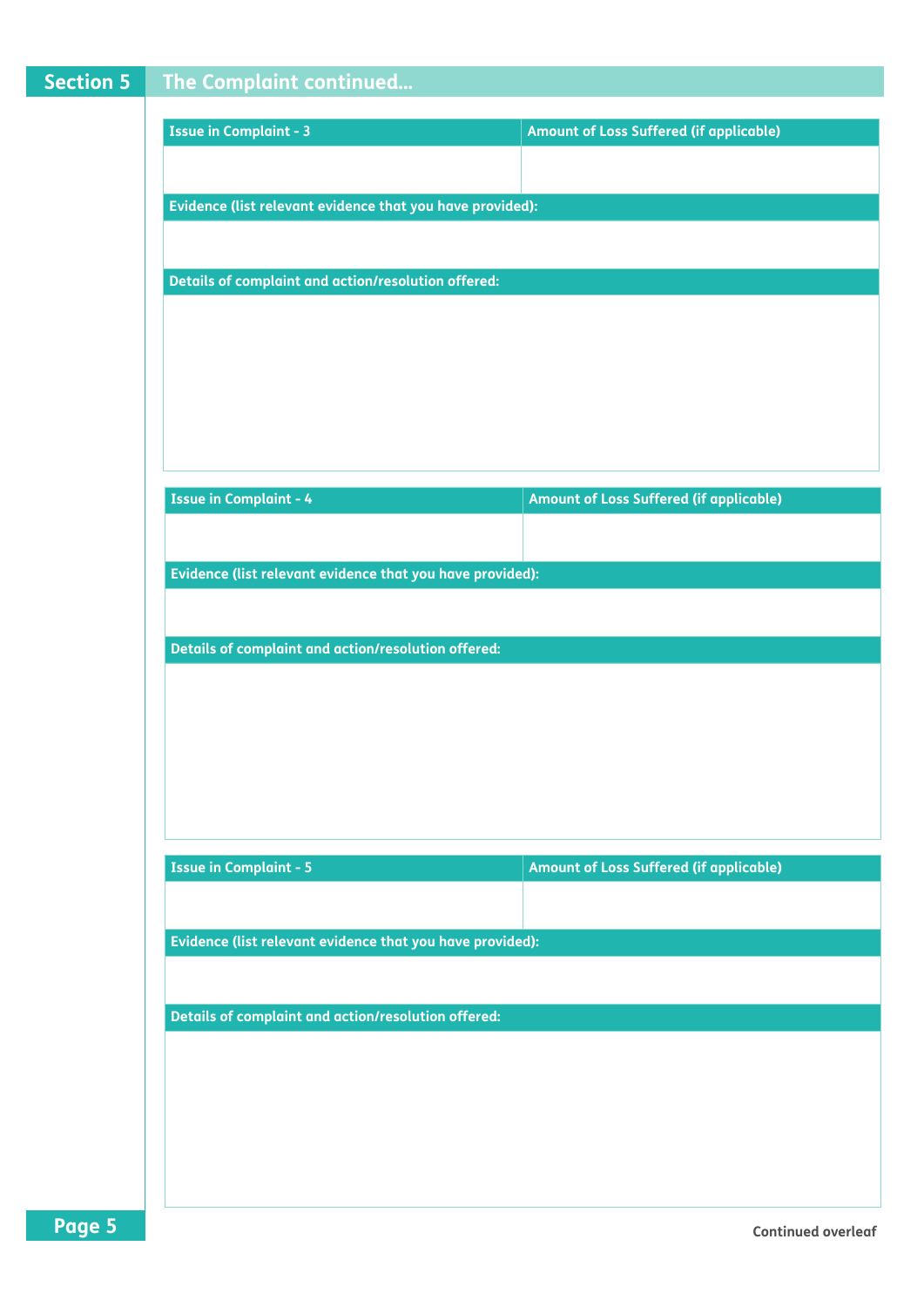# **Section 6 Resolution/Additional Information**

#### **Details of the Complaint pre Cosmetic Redress Scheme involvement.**

Please explain what you believe the Member should be doing to resolve your complaint. Please be as clear as possible in setting out the remedial action you feel is appropriate.

Please also use the space below to provide any further details relevant to the complaint (Please attach any further written submissions)

# **Section 7 Evidence Appendix Evidence Item** Example: Appendix  $1 \mid$  Appointment Confirmation **Please list the documentation which you are enclosing and where possible appendix items so we can easily cross reference.** You should return your completed Complaint Form and supporting evidence to the Cosmetic Redress Scheme by email to complaints@cosmeticredress.co.uk. Alternatively, please post the form and your evidence to: Cosmetic Redress Scheme Premiere House 1st Floor Elstree Way Borehamwood WD6 1JH You must submit all evidence you wish to rely on to support your case. The types of evidence we would expect to see are Codes of Practice, Appointment Confirmation, Consent Forms / Consultation Notes, photographic evidence, email correspondence, text messages, receipts and invoices. Please note, evidence that you send to us by post will be scanned so please try to keep it in A4 format where possible.